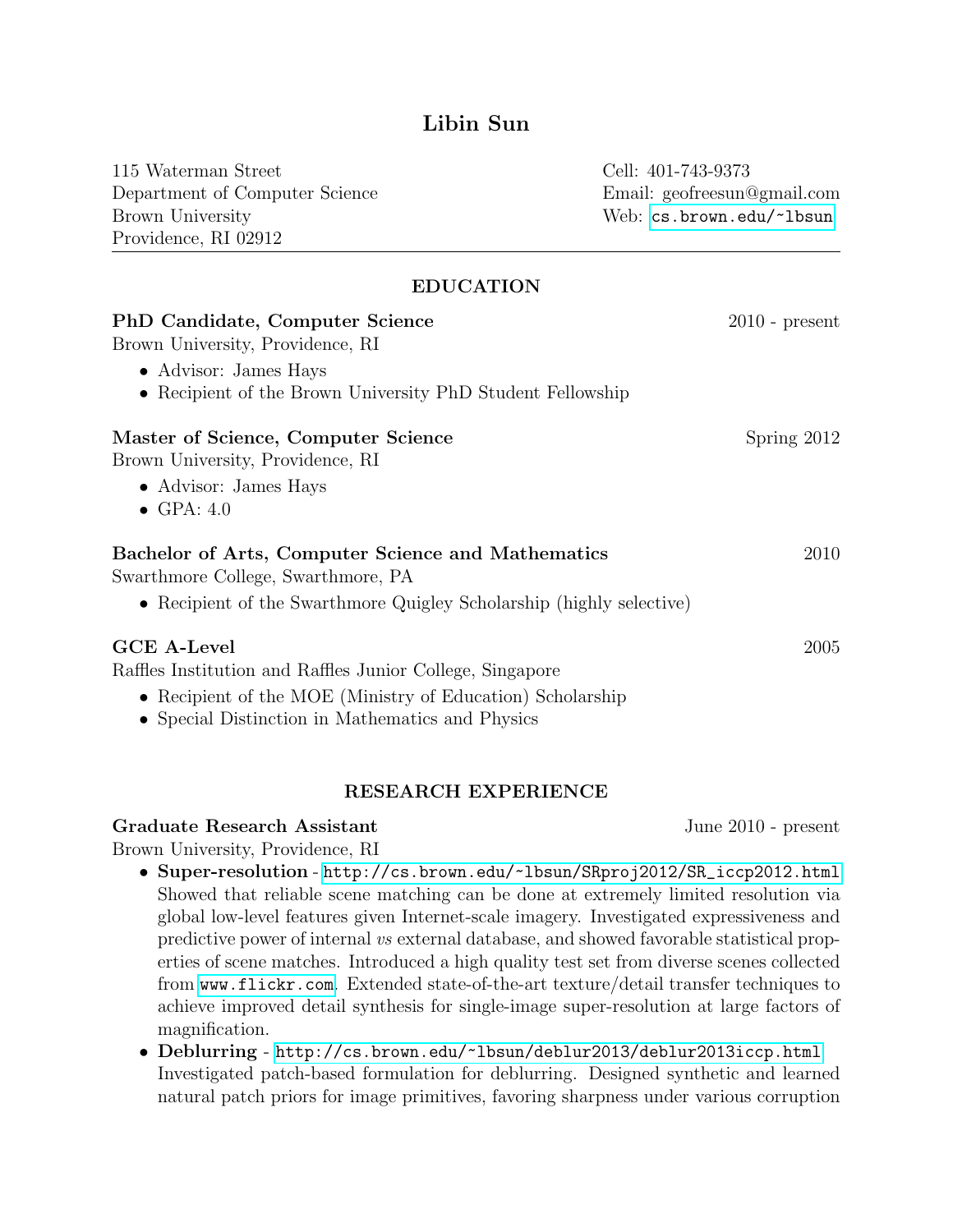scenarios. State-of-the-art blur kernel estimation results are achieved using this patch prior and an iterative optimization with robust objective.

# Adobe Research Intern May - Aug 2012

Adobe Creative Technology Labs, Seattle, WA

- Advisor: Jue Wang, Sunghyun Cho.
- Developed synthetic and learned patch priors specifically for blind deconvolution.
- Designed and implemented efficient iterative optimization procedures and achieved state-of-the-art results for blur kernel estimation.
- Filed patent application with Adobe Research team.

### Undergraduate Research Assistant Feb - Jun 2010

Swarthmore College, Swarthmore, PA

- Implemented a highly scalable algorithm based on MPI and CUDA to solve large kNN problems.
- Presented poster at the Teragrid 2010 Conference, Pittsburgh, PA.
- Featured in International Science Grid This Week (iSGTW), Sep 2010.

# Research Intern Jun - Aug 2009

Infosys Technologies Ltd, Bangalore, India

- Analyzed functional and non-functional requirements for grid performance modeling, compared existing approaches.
- Developed mathematical models using queuing theory and Monte Carlo methods to investigate grid scalability and performance prediction, such as response time distribution and utilization rates.

### Undergraduate Research Assistant May - Jul 2008

Swarthmore College, Swarthmore, PA

- Investigated extinction dynamics among primary producers in the End-Permian terrestrial ecosystems using Markov Chain Monte Carlo and CEG trophic network model simulation.
- Presented poster at the Geological Society of America (GSA) 2008 Joint Meeting Program, Houston, TX.

# TEACHING EXPERIENCE

• Introduction to Computer Vision, (Brown University CS-143), Fall 2011, Fall 2013

# ACADEMIC SERVICES

External Reviewer for IJPRAI, Jun 2012; TPAMI (Special Issue), Sep 2012; TIP, May 2013